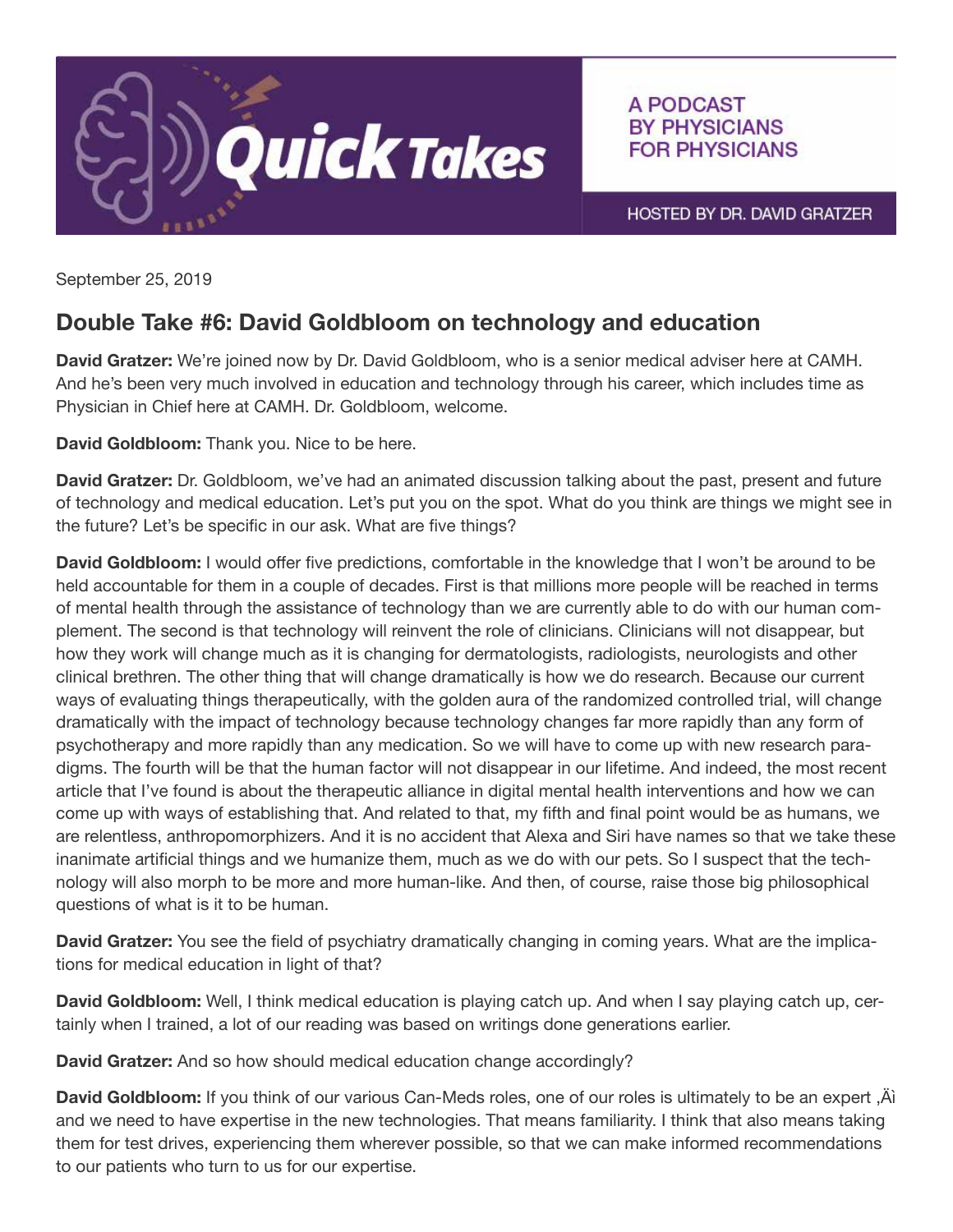David Gratzer: John Torous has a paper recently published looking at patients who use a mental health clinic in the Boston area. And he talks about whether or not they download apps. Patients 26 and under, something like 100 percent of them, have downloaded a mental health app. It's a different world.

David Goldbloom: Totally. And as Torous has pointed out, there are now about 10,000 mental health apps out there. Doesn't mean they've all passed the smell test of evidence to support their efficacy, but this is mushrooming rapidly. And, yet, I find even among some of my younger colleagues and my trainees, they've never looked at any of these apps.

David Gratzer: But just as a generation ago, we might have helped our patients pick a book on cognitive behavioural therapy, we might turn around and help them pick an app on cognitive behavioural therapy.

David Goldbloom: Absolutely.

David Gratzer: Any therapies are interesting. I mean, some of our colleagues are very hesitant on this, and yet, I mean psychotherapy is about trying to form a connection, and that might be in person, but that might be over the Internet as well.

David Goldbloom: And look, I have seen with patients who I have recommended apps to, that they rapidly personalize those apps. And the app makers are very smart to have a little avatar or a figure, a funny looking robot, who nudges you and stuff. So it quickly humanizes.

David Gratzer: David Clarke makes a point, as you know he's the psychologists at Oxford who's been very involved in expanding psychological services in England, they're now experimenting with online therapies. And they've asked people if they feel more connected with an online therapist than an in-person therapist. And intuitively, you'd say: "Well, how can that be? Your in-person therapist you've shared space with. He passed you a tissue during an unsettling moment in your last session, and the online therapist just pops you an e-mail?" It turns out people feel more connected with the online therapist, at least with the people he's had contact with, on the grounds that the therapist is much more available than once a week. Send them an email on a Sunday, you get a response Monday morning. Tuesday, a response that afternoon, and so on.

David Goldbloom: Look, this is about challenging our own norms, values and expectations as clinicians. Because, generally, people are conservative and not in a big hurry to change what they do. They look for evidence that reinforces the value of what they've been doing for a long time. Many years ago, more than two decades ago, we did a study looking at therapeutic alliance for patients seen via televideo versus in-person in the office. And we found that it was no different. But people still say to me, you know, I don't think I would feel comfortable seeing a patient on a television monitor. It's just not the same for me as all the nuance that I observe when they're sitting in my office. Well, frankly, what counts is not your sense of the nuance, but how did the patient like it and did the patient get better? The rest is icing.

David Gratzer: You bring up televideo. You were actually involved in some of the early experiments here at CAMH, some of the earliest experiments in North America, no?

David Goldbloom: No. In fact, the first use of televideo that's documented in the peer-reviewed literature, I think goes back to Nebraska in 1957. And the latest evidence from Ontario, more than half a century later, is that about 7 percent of Ontario's psychiatrists do televideo work, despite half a century of evidence that this is a great way to overcome the geographic and distribution disparities that exist in almost every jurisdiction.